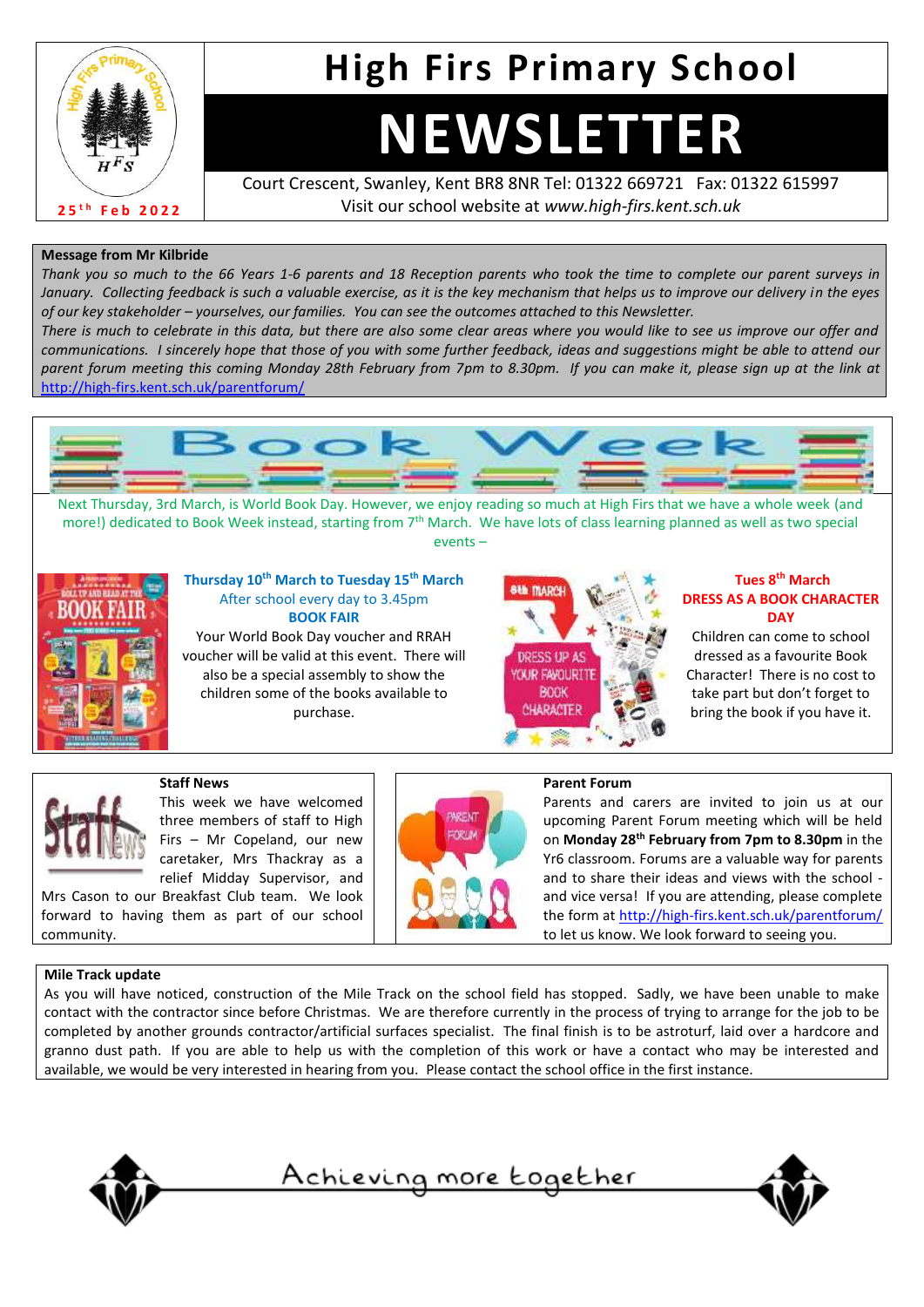#### **Covid updates**

As you are aware, legal requirements for COVID-19 isolation and testing changed this week. The Department for Education (DfE) states that:

From Thursday 24 February, the Government will remove the legal requirement to self-isolate following a positive test. Adults and children who test positive will continue to be advised to stay at home and avoid contact with other people for at least 5 full days, and then continue to follow the guidance until they have received 2 negative test results on consecutive days. *(DfE 21st February 2022)*

Therefore, the following will apply at High Firs:

• If a child has tested positive, at High Firs we are continuing to advise children to stay at home and avoid contact with others for 5 days and return to school when they have received two negative tests on consecutive days.

(Government will...) No longer ask fully vaccinated close contacts and those aged under 18 to test daily for 7 days, and remove the legal requirement for close contacts who are not fully vaccinated to self-isolate. (DfE 21<sup>st</sup> February 2022)

- At High Firs if a child is a close contact of someone who has tested positive, they are not required to self-isolate and can continue to attend school UNLESS they have symptoms, in which case we advise they test for COVID.
- If the test is negative and they feel well enough, they can attend school

If you have any further queries please do contact the school office.



#### **Parents Consultations**

Our Spring Term Parents Consultations appointments will be held on Monday 14<sup>th</sup>, Tuesday 15<sup>th</sup> & Wednesday 16<sup>th</sup> March. Parents will be sent a text shortly for the online booking link to request their appointment, with a deadline for requests by Weds 2<sup>nd</sup> March.

**Register Rabbit** Congratulations to this week's winners of Register Rabbit for their excellent attendance:

YEAR 1 YEAR 5

#### **Covid vaccinations for clinically vulnerable children**

We have been asked by Kent & Medway NHS to inform parents that they are now offering the Covid-19 vaccine to eligible children aged 5-11 who are at higher risk from coronavirus due to underlying health conditions or who share living accommodation with someone who has a weakened immune system. If they have an eligible child, parents will be invited to bring them to have the vaccine by their GP practice, a local vaccination service linked to their GP practice, or the NHS School-Aged Immunisation Service (SAIS). Parents can either book an appointment directly with their GP, or use this link to book in with any provider: **<https://lvs.healthit.org.uk/patheks>** Eligibility for vaccination will be checked.

#### **Safeguarding concerns – how to contact us**

Safeguarding our pupils is everybody's responsibility and all those directly connected (staff, volunteers, governors, leaders, parents, families, and learners) are an important part of the wider safeguarding system for our children and have an essential role to play in making our community safe and secure. We have Designated Safeguarding Leaders who have responsibility for the day-today oversight of safeguarding and child protection systems (including online safety) in school – these are currently Mr Kilbride and Miss Rennie. If you have any safeguarding concerns, you can make an appointment with one of our DSLs to discuss these. Alternatively, we have a dedicated form on our website at <https://high-firs.kent.sch.uk/safeguarding/> or you can email [safeguarding@high-firs.kent.sch.uk](mailto:safeguarding@high-firs.kent.sch.uk) Any concerns sent by the website or email will go directly to our DSLs; please provide as much information as you can so that we have a full understanding of the circumstances. We will respond as promptly as we can; however, if you believe that a child is in immediate danger you should always call the police immediately on 999.



How to contact us if you are concerned



<u>Achieving more together</u>

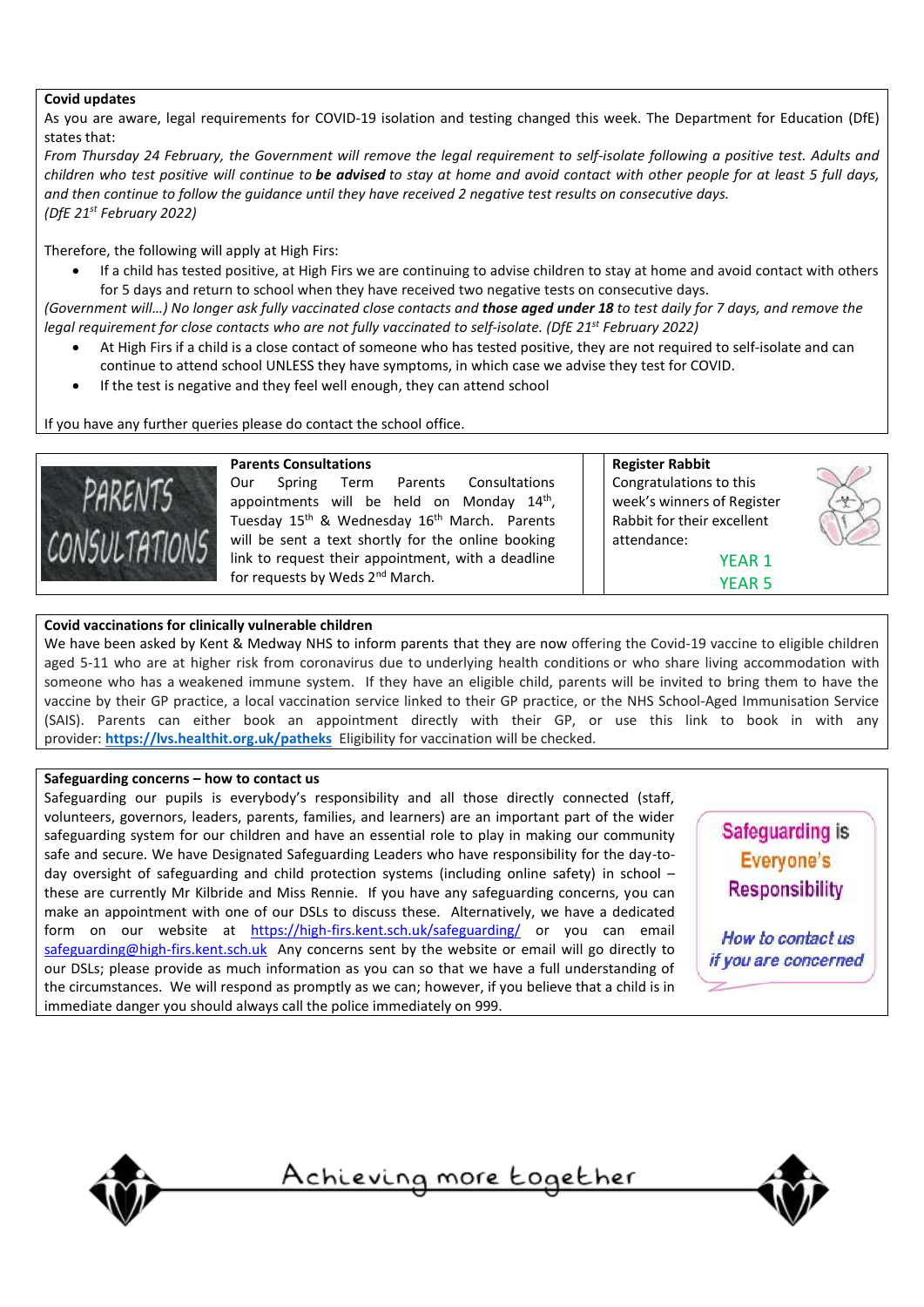### **Friends of High Firs Primary School Association Supporting Our Children's Education Registered Charity No. 1137633**

**THANK YOU** to everyone who supported our last Cake Raffle – we raised **£69.50.**

It was great to welcome Jodie Sunderland and Amanda Whittaker to their first Friends' meeting on Wednesday evening! We are really pleased that they will be joining FHF as the Class Reps for our Reception Class so please do get in touch with them if you have Reception children and have any queries about the Friends' activities. The role of the Class Representative includes acting as a point of liaison with other parents in the class and to coordinate volunteers for events. Class parent representatives for all our classes are –

*Reception – Amanda Whittaker, Jodie Sunderland*

- *Yr1 Monica Aldridge, Georgie Barr*
- *Yr2 Kerry Cattermole, Jo Roper, Marie Collett*
- *Yr3 Jeshal Trivedi, Kate Smith*
- *Yr4 Holly Bunning*
- *Yr5 Rachel Baynton, Lisa Ellis, Charlotte Tiller, Gemma Sayers*
- *Yr6 Jo Almeida, Lisa Spokes, Derya Halil*

If you would like to join the class representatives in your class you would be made very welcome. There is no limit to the number of class representatives and the more the merrier! Please do talk to your class representative or any member of the Committee if you would like to get involved with the Friends; alternatively, you can email us at [friends@high](mailto:friends@high-firs.kent.sch.uk)[firs.kent.sch.uk](mailto:friends@high-firs.kent.sch.uk) Don't forget all our parents are invited to attend Friends' meetings and can get involved in other ways too – you don't have to be a class rep!

#### **Special Mentions**

This week, our special mentions go to:

- Jasmine C fantastic acting as Mouse from "The Gruffalo".
- Joshua C a huge improvement in his writing.
- Lewis C working so hard in all subjects but especially Maths.
- Harvey R-H trying really hard with his reading and phonics.
- Hannah C & Isabella O always trying their best in every lesson.
- Harry M showing a real enthusiasm for our Vikings topic.
- Freya  $T$  always working well with others.
- All of Year 4 for a fantastic assembly.
- Benjamin his kind support of others both in class and After School Club.
- All of Year 5 their fantastic first swimming lesson at White Oak
- Tristan W & Vidit G a great letter written in role as a character from our class book.

#### **Times Tables Rockstars**

Well done to **BEECH** who were the winners of this week's Rockstars challenge. Don't forget to take part next week if you are in KS2.

#### **11TH FEBRUARY - 24TH FEBRUARY**



| Our top scorers were: |                            |
|-----------------------|----------------------------|
| <b>BEECH</b>          | <b>Vidit G, Chanelle M</b> |
| <b>CHESTNUT</b>       | Amelia B, Benjamin A       |
| OAK                   | <b>Millie WS, Elliot M</b> |
| <b>ASH</b>            | <b>Veda T, Freya T</b>     |



#### **In our classes this week**

Rec – have been writing zag zag monster letters. Year 1 – have learned to measure length.

Year 2 – used descriptive language to describe images from our new book "Lights on Cotton Rock".

- Year 3 learned about life on board a pirate ship. Year 4 – planned, practised and performed their
- fabulous assembly.
- Year 5 converted mixed numbers and improper fractions.
- Year 6 enjoyed learning sitting volleyball.







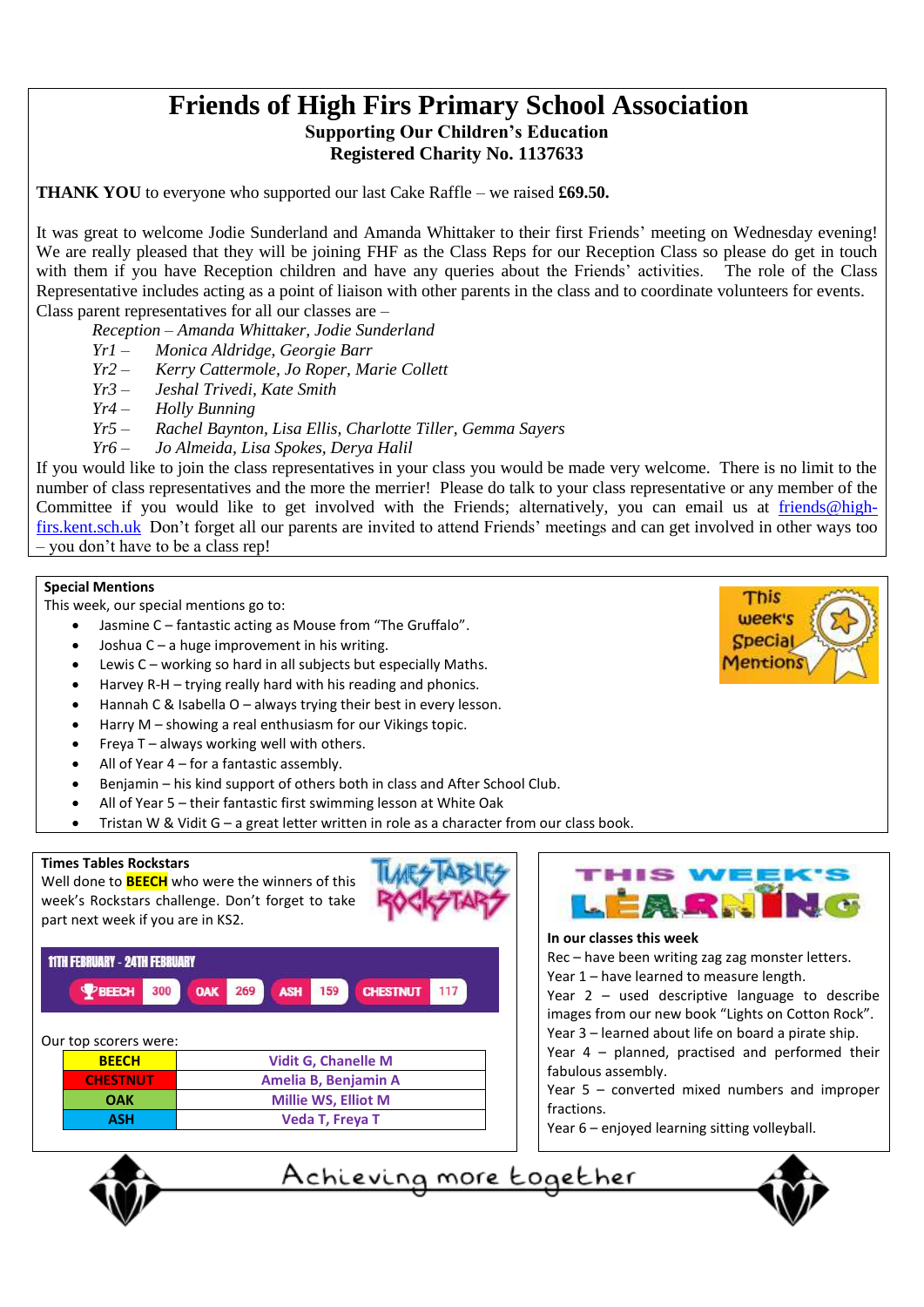| HOUSE POINTS                                                                                  |              |                     | <b>This Week</b>                              | <b>Term Total</b> | <b>Top Scorers this week</b>        |  |
|-----------------------------------------------------------------------------------------------|--------------|---------------------|-----------------------------------------------|-------------------|-------------------------------------|--|
|                                                                                               |              | <b>BEECH</b>        | 90                                            | 901               | Edward S, Korley A                  |  |
|                                                                                               |              | <b>CHESTNUT</b>     | 118                                           | 915               | Bella W, Jake R                     |  |
|                                                                                               |              | <b>OAK</b>          | 77                                            | 839               | Skye K, Eleanor A, Lewis C, Chloe P |  |
|                                                                                               |              | <b>ASH</b>          | 75                                            | 830               | Natasha F, Edy O, Joshua W, Poppy G |  |
|                                                                                               |              |                     |                                               |                   |                                     |  |
|                                                                                               |              | Next week in school |                                               |                   |                                     |  |
|                                                                                               | Mon 28 Feb   |                     | Parents Forum meeting -7pm in Yr6             |                   |                                     |  |
| <b>INSET DAYS</b>                                                                             | Weds 2 March |                     | Deadline for request for Parents Consultation |                   |                                     |  |
| No children in school<br>Thurs 3 March<br>$Yr3$ Class Assembly $-10.10$ am<br>Fri 27 May 2022 |              |                     |                                               |                   |                                     |  |
| Mon 27 June 2022                                                                              |              |                     |                                               |                   |                                     |  |



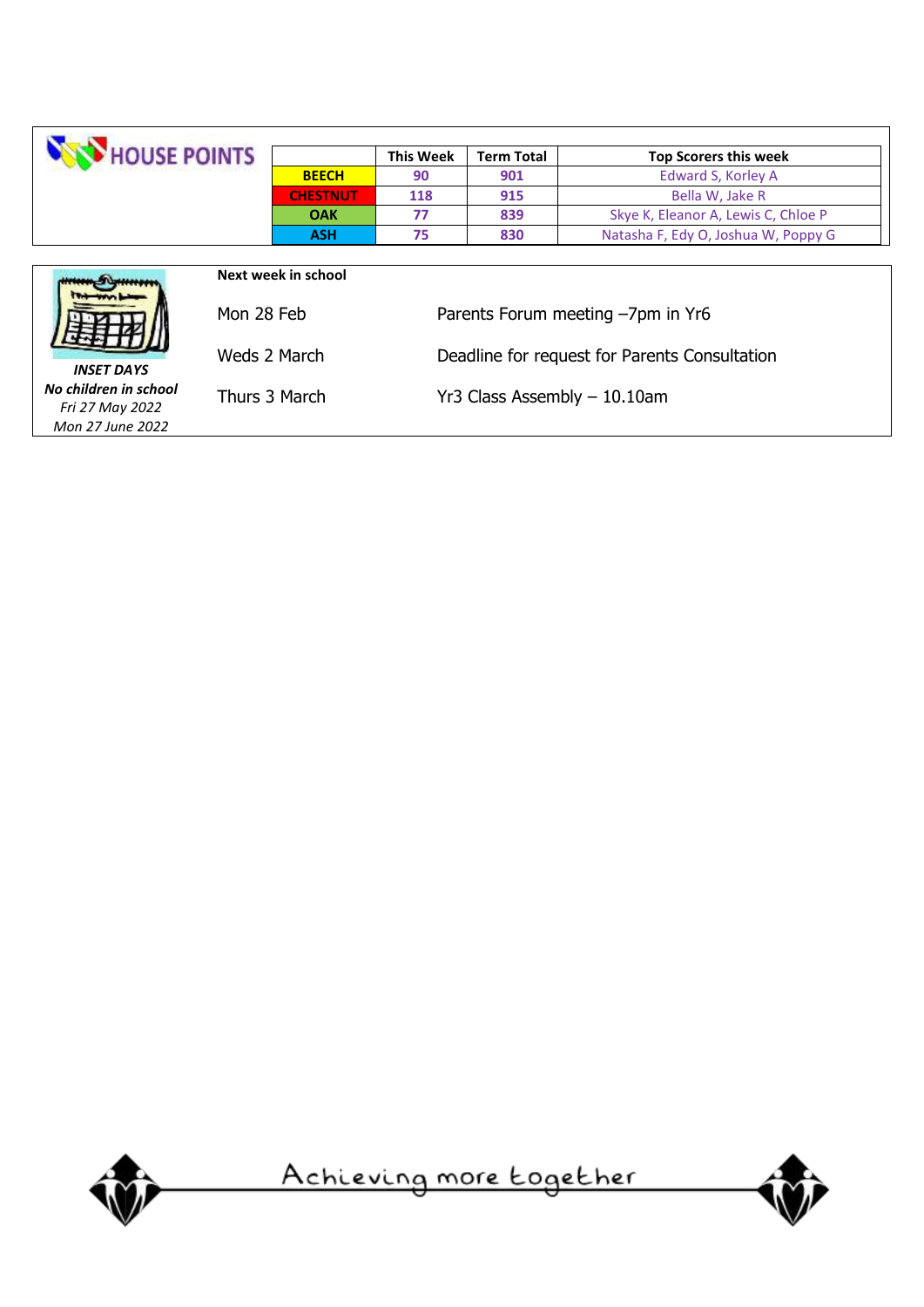

### **Parent & Carer Survey Jan 2022 (Years 1-6) Summary of Results**

| No. returns: 66                                          | <b>Strongly agree</b> | Don't know |
|----------------------------------------------------------|-----------------------|------------|
|                                                          | or Agree              |            |
| My child is happy at this school                         | 95%                   |            |
| My child feels safe at this school                       | 97%                   |            |
| My child makes good progress at this school              | 81%                   | 9%         |
| My child is well looked after at this school             | 91%                   |            |
| My child is well taught at this school                   | 83%                   | 9%         |
| My child receives appropriate homework for their age     | 80%                   |            |
| This school makes sure its pupils are well behaved       | 84%                   | 8%         |
| This school deals effectively with bullying              | 53%                   | 35%        |
| This school is well led and managed                      | 84%                   | 11%        |
| This school responds well to any concerns I raise        | 79%                   | 12%        |
| I receive valuable information about my child's progress | 83%                   |            |
|                                                          |                       |            |

|                                                    | Yes | N٥  |
|----------------------------------------------------|-----|-----|
| Would you recommend this school to another parent? | 88% | 12% |
|                                                    |     |     |

*We asked for people to leave comments expanding on their survey answers. There were some very lovely comments about the hard work and commitment of staff, which was super to see. The main areas for improvement that came through in your comments relate to homework and communications about the learning journey and progress your child is making.*

*Homework almost always divides opinion in these survey – but in this instance, anyone who left comments relating homework felt that there was too much. This is a clear indication that we are probably not quite hitting the mark here. This is an area where I will lead a review with staff and would welcome further parent feedback at the parent forum or by email to the office. From an initial SLT discussion regarding homework, I can see that there is plenty of scope for us to redesign our offer, allowing for more flexibility and choice taking account of different family circumstances at different times of the week and the year.*

*Equally, regarding the curriculum journey and the progress children are making, I can see that there is a role for us to make better use of technology and social media to share the good news of the school. Information about your child's progress can reach you in many ways, for instance: informal conversation with your class teacher at collection time; attending class assemblies; parent consultation evenings; interim data reports; end of school year report to name but a few. Again, a full review of how we share news of child's progress is needed and the same comments as above about parent forums or emailing the office apply.*

*As part of this review, we may collect further information via an additional survey drilling down within these issues. I look forward to refreshing our approach and hearing of the impact this is having in due course.*



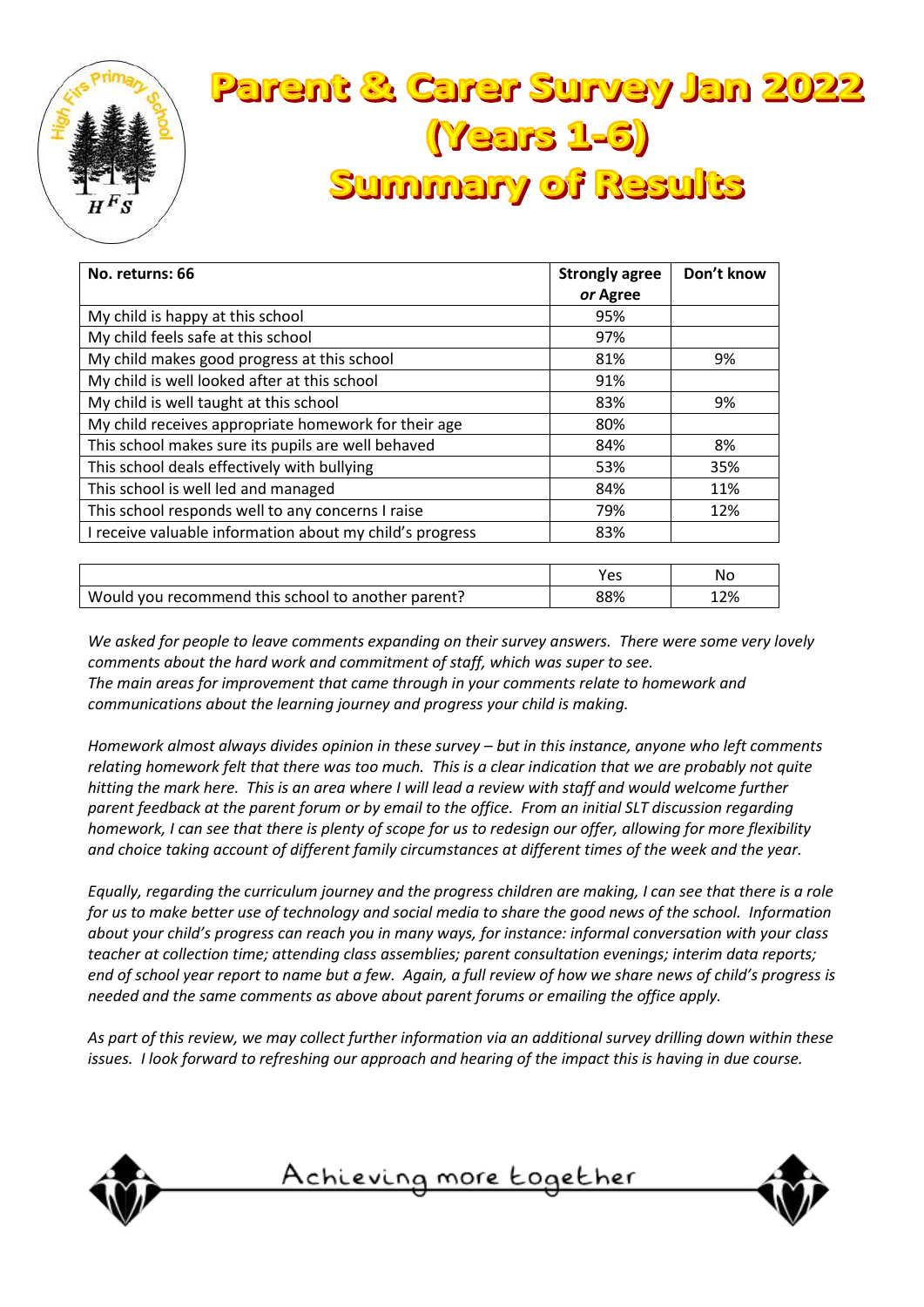

## **Parent & Carer Survey Jan 2022** (Reception) **Summary of Results**

*Thank you so much to the 18 parents who took time to complete our survey regarding your child's induction into High Firs. Being so young, this cohort has had a greater proportion of their lives lived under Covid restrictions and disruption than any of our children, so we are aware that the induction experience commencing in May 2021 could not emulate our usual offering, where multiple visits to school and home visits would all have taken place across the summer term. Despite this, we feel our Reception children have settled in very well this year and have made huge progress since those early days back in September. We are really proud of them.*

- 77.8% of respondents rated our information packs and meetings for new parents as either excellent or good.
- 83.3% of respondents rated our 'taster visits' for children to experience Reception as either excellent or good.
- 66.7% of respondents rated home visits as either excellent or good.
- 77.8% of respondents rated the first day of school as either excellent or good.
- 72.2% of respondents rated how well their child settled into school as either excellent or good.
- 72.2% of respondents rated learning we have asked children to do at home or to bring in from at home as either excellent or good.
- 77.8% of respondents rated their child's enjoyment of school as either excellent or good. 72.2% of respondents rated communication from school about their child as either excellent or good.
- 88.9% of respondents rated the availability and response of staff at the beginning and end of the school day as either excellent or good.
- 88.9% of respondents rated the pop in and play afternoon as either excellent or good.

*Comments received once again praised the efforts and commitment of our Reception staff team. Aside from comments relating to some of the pandemic disruptions to the induction, the theme of comments left was broadly in line with those of the rest of the school – that homework expectations may be a bit excessive and that some more modern ways of communicating information about children's learning journeys and progress would be welcomed. Thank you to all who have taken part in working together to improve our school.*



<u>Achieving more together</u>

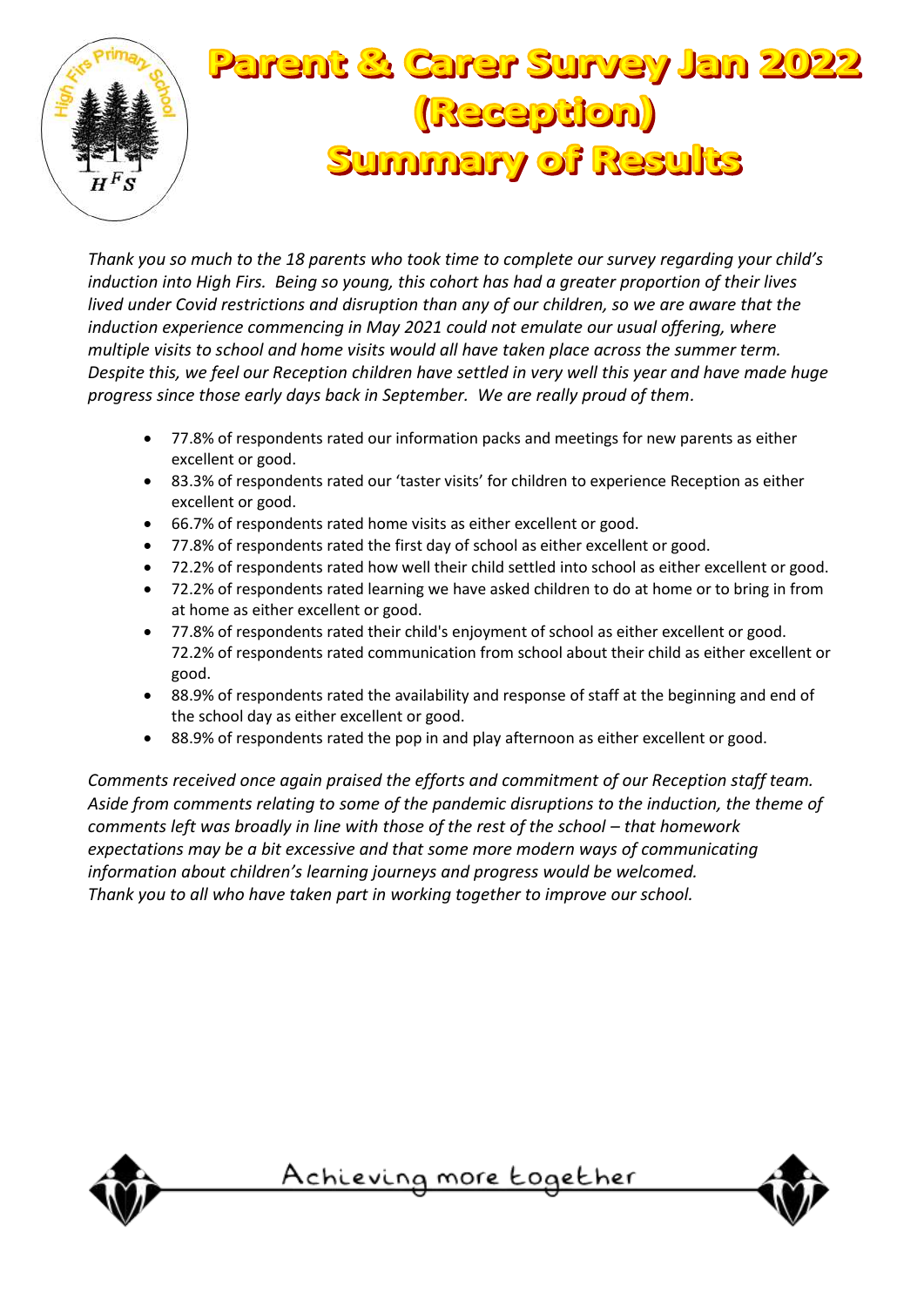#### **School Travel Survey**

We'd really appreciate it if you could take the time to complete this survey regarding your child(ren)'s travel to and from school; it will be used to inform our travel plan for 2022. This will look at ways that we can improve school drop off and collection. If you have more than one child at the school you only need to complete one form. **Please return by Thursday 3rd March**

My name is ……………………………………………………………….

| Child's age | Male/Female | Year |
|-------------|-------------|------|
|             |             |      |
|             |             |      |
|             |             |      |
|             |             |      |

1. How does your child **usually** travel to and from school?

| Journey to and from school                     | To school | From<br>school |
|------------------------------------------------|-----------|----------------|
| By car accompanied by an adult only            |           |                |
| By car accompanied by adult and other children |           |                |
| Walks alone                                    |           |                |
| Walks with other children                      |           |                |
| Walks with and adult                           |           |                |
| Walks with an adult and other children         |           |                |
| By bike                                        |           |                |
| By scooter                                     |           |                |
| By bus                                         |           |                |
| Other (please state)                           |           |                |

2. If your child had a choice, how would they **like** to travel to and from school?

| Journey to and from school                     | To school | From<br>school |
|------------------------------------------------|-----------|----------------|
| By car accompanied by an adult only            |           |                |
| By car accompanied by adult and other children |           |                |
| Walks alone                                    |           |                |
| Walks with other children                      |           |                |
| Walks with and adult                           |           |                |
| Walks with an adult and other children         |           |                |
| By bike                                        |           |                |
| By scooter                                     |           |                |
| By bus                                         |           |                |
| Other (please state)                           |           |                |

<u>Achieving more together</u>